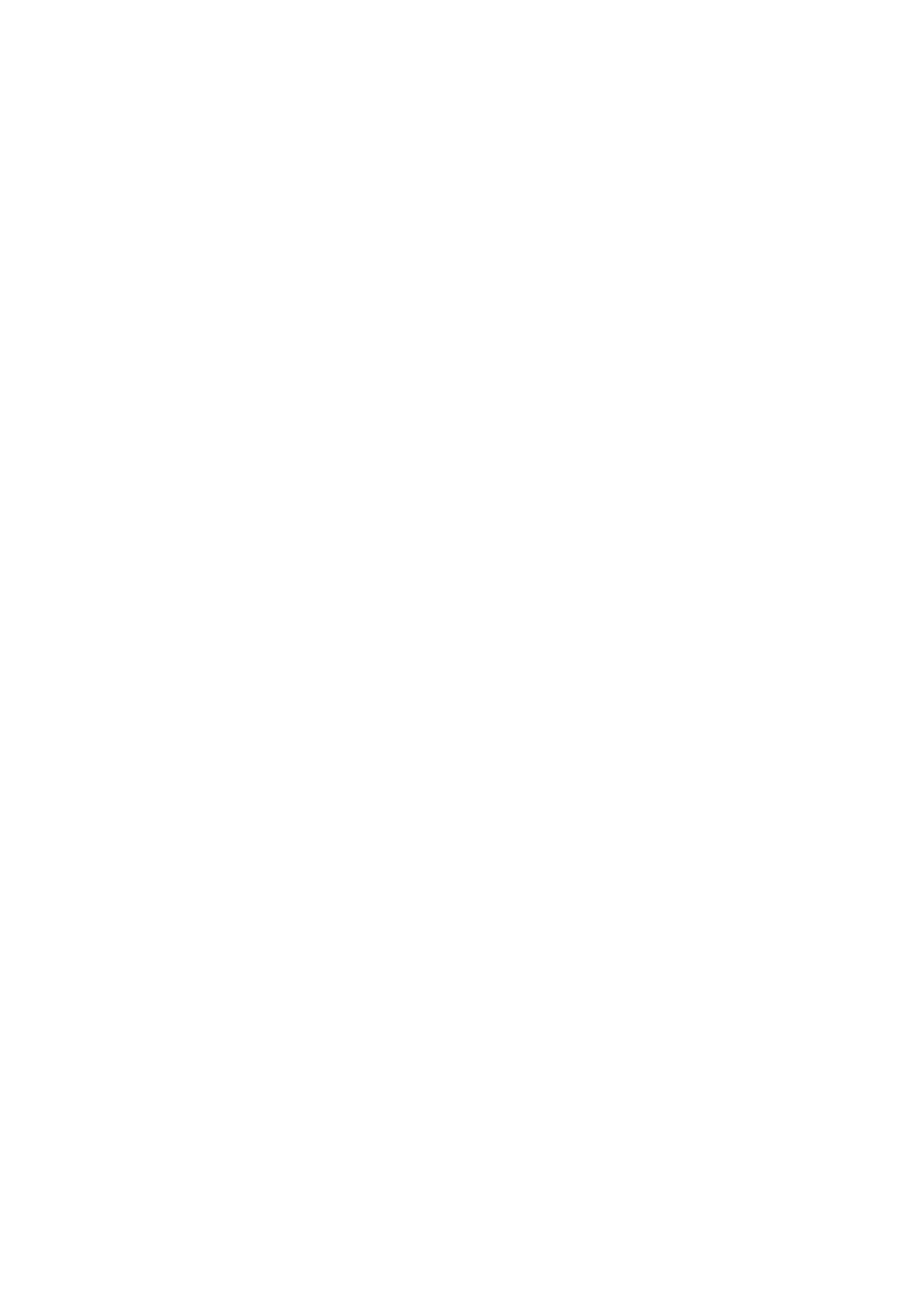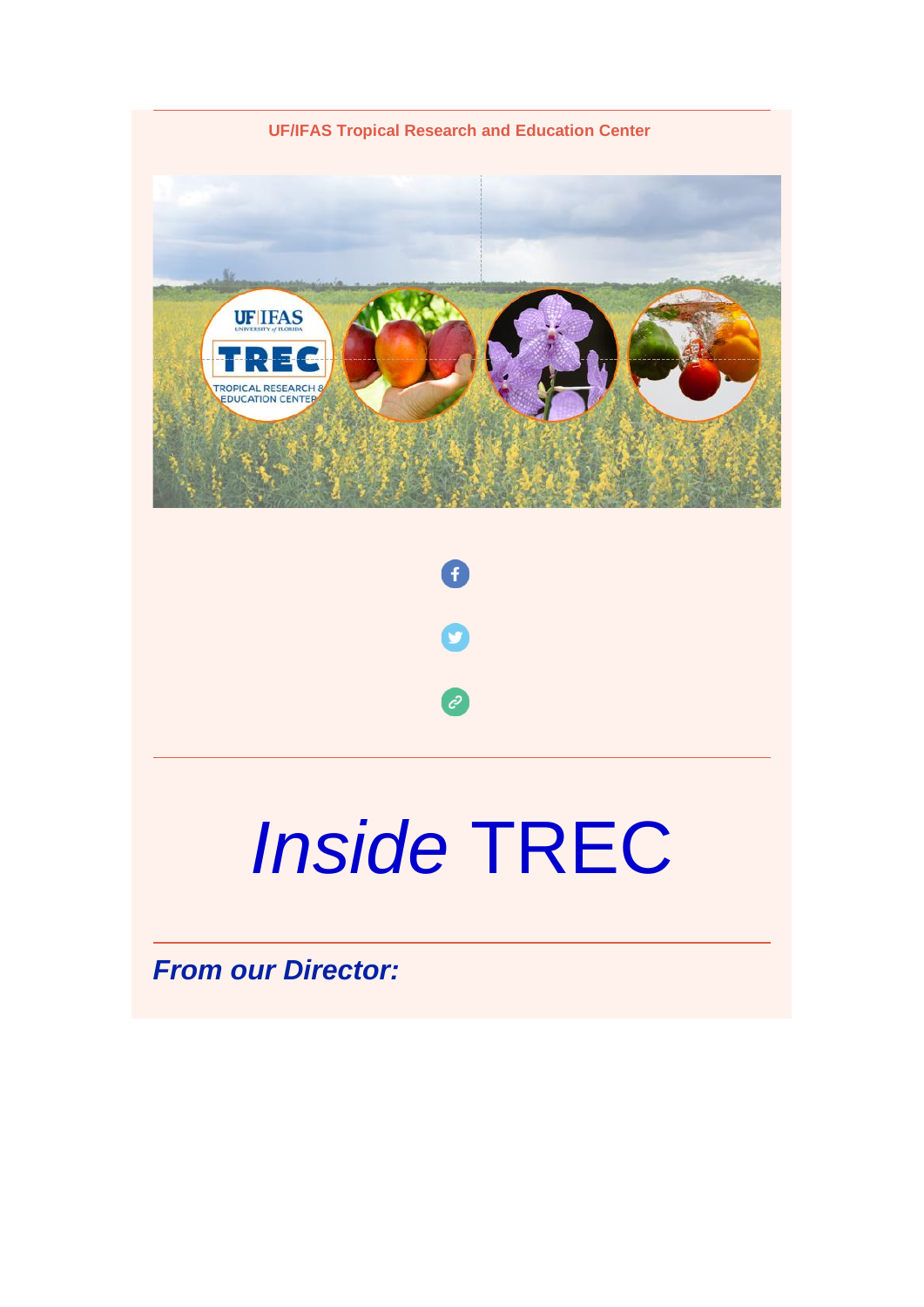

Well, what an exciting year it has been so far! Our celebration of UF/IFAS TREC's 90th anniversary is now in full swing. On May 2nd, we had our official kickoff event at UF's Alumni Affairs Office in Coral Gables, Florida. The theme of that event was "*Gators in your backyard: Lifting our communities without sinking our environment*." We chose to hold the event at that venue because of the more than forty thousand UF alumni and friends living in South Florida, many are unaware of the fact that UF/IFAS has a Research and Education facility located in Homestead. And as the theme suggests, our focus is strengthening the

economy and making sure our farming operations remain productive and viable, without harming the environment. Participants at the evening's event were treated to a series of videos and PowerPoint presentations showcasing some of the Center's activities while enjoying some of the finest of South Florida's hors d'oeuvres and adult beverages. In addition, participants heard from one of TREC's upcoming shining stars, Dr. Ashley Smyth, who showcased the importance of the work being done by UF/IFAS TREC in helping to protect and enhance our environment in the face of climate change.

The next major event will be our "One Night in the Tropics" flagship fundraising event. So mark your calendars for October 26th at the Coral Gables Country Club. Believe me when I say that you do not want to miss the entertainment and surprises that are in store for you on that special night when you will feel like you are in a tropical paradise. This fundraising event, along with being fun, provides you the opportunity to contribute to the mission of the University of Florida and to support our programs. Closing out the year's celebration will be a "big enchilada" open house on December 4th at our Homestead campus. At this event, you will have the opportunity to see upclose all the wonderful and exciting things we have been doing, really cutting-edge science; to tour our campus; and to meet our outstanding students, staff, and faculty who make it all possible.

We hope to see you at these events as we celebrate 90 years of service to our communities.

# Latest Publications from our Faculty:

Peer-reviewed papers:

- Steck GJ, Fox A, **Carrillo D,** Dean D, Roda A and Epsky ND. 2019. Oriental fruit fly eradication in Florida [2015-2016:](tel:2015-2016) Program implementation, unique aspects and lessons. American Entomologist 65(2): [108-121.](tel:108-121) [Link](https://urldefense.proofpoint.com/v2/url?u=https-3A__academic.oup.com_ae_article_65_2_108_5512521&d=DwMFaQ&c=sJ6xIWYx-zLMB3EPkvcnVg&r=Q74cU8AdCBxFqyeVb-WjVw&m=YYpP4aN-iHV6CEyap9KFzhsRmYX86wPmA1YQOOI3RLI&s=vpSDCAFyhOdzhDHbTeKxgovrinH7qq-ZXxl-RSnjn3g&e=)
- Owens D, Kendra PE, Tabanca N, Narvaez TI, Montgomery WS, Schnell EQ and **Carrillo D**. 2019. Quantitative analysis of contents and volatile emissions from α-copaene and quercivorol lures, and longevity for attraction *of Euwallacea* nr*. fornicatus* in Florida. Journal of Pest Science 92(1): 237–252. [Link](https://urldefense.proofpoint.com/v2/url?u=https-3A__link.springer.com_article_10.1007_s10340-2D018-2D0960-2D6&d=DwMFaQ&c=sJ6xIWYx-zLMB3EPkvcnVg&r=Q74cU8AdCBxFqyeVb-WjVw&m=YYpP4aN-iHV6CEyap9KFzhsRmYX86wPmA1YQOOI3RLI&s=IjMe69jJzan4uzPNxQa5DU2loqOXAwR72QaJ2caId-E&e=)
- Cooperband MF, Wickham J, Cleary K, Spichiger SE, Zhang L, Baker J, Canlas I, Derstine N, **Carrillo D**. 2019. Discovery of three kairomones in relation to trap and lure development for spotted lanternfly, *Lycorma*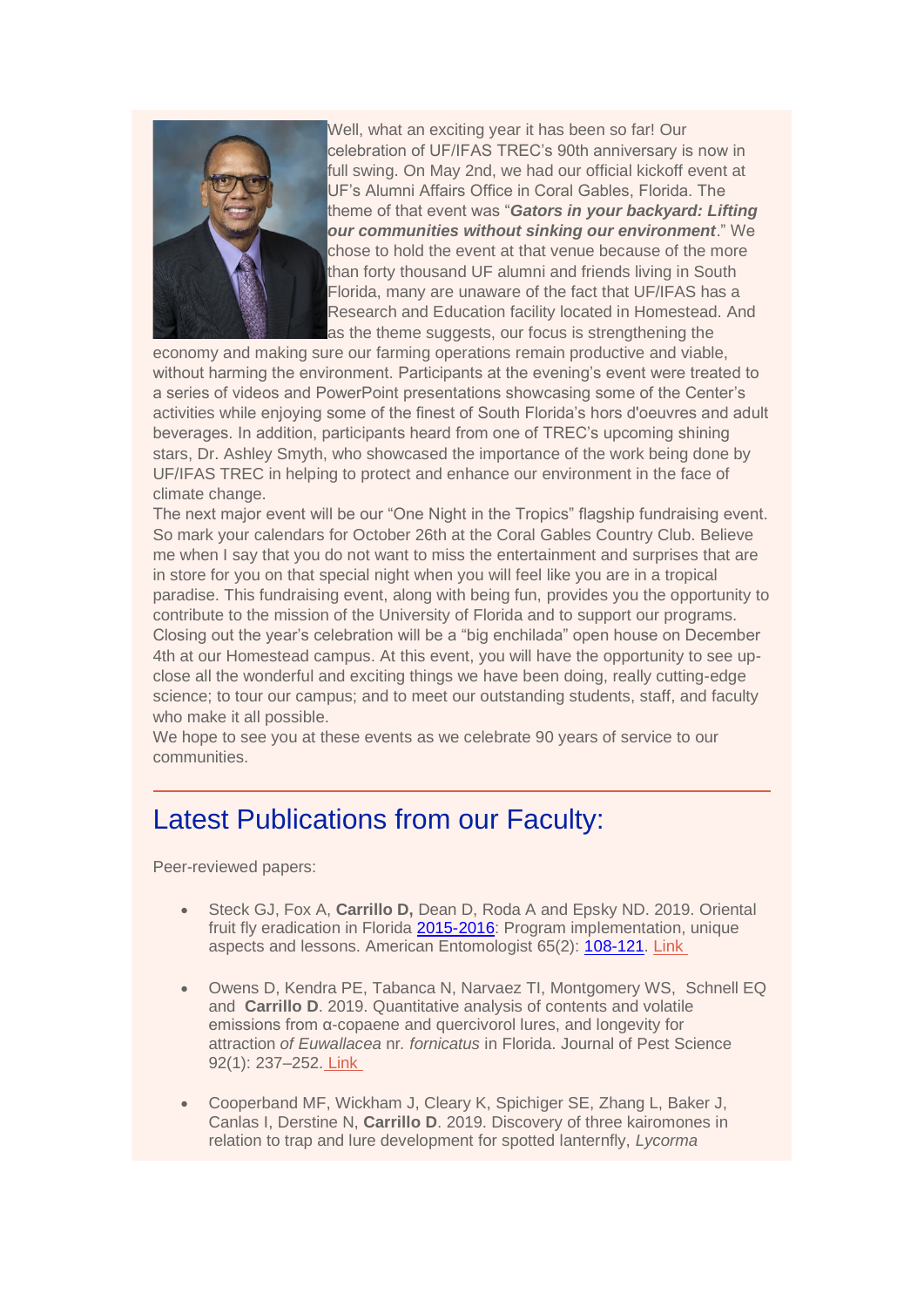*delicatula* (Hemiptera: Fulgoridae). Journal of Economic Entomology 112(2): 671–682. [Link.](https://urldefense.proofpoint.com/v2/url?u=https-3A__academic.oup.com_jee_article_112_2_671_5312895&d=DwMFaQ&c=sJ6xIWYx-zLMB3EPkvcnVg&r=Q74cU8AdCBxFqyeVb-WjVw&m=YYpP4aN-iHV6CEyap9KFzhsRmYX86wPmA1YQOOI3RLI&s=JJYj8RN8SgFU2xB6Mh045SJ6Lq-BKB-OQttHBk_I0s0&e=)

- Blaz J,Barrera-Redondo J, Vázquez-Rosas-Landa M, Canedo-Téxon A, Aguirre E, **Carrillo D**, Stouthamer R, Eskalen A, Villafán E, Alonso-Sánchez A, Lamelas L, Ibarra-Juarez LA, Pérez-Torres CA, Ibarra-Laclette E. 2019. Genomic Signals of Adaptation towards Mutualism and Sociality in Two Ambrosia Beetle Complexes. Life 9 (2): [Link](https://urldefense.proofpoint.com/v2/url?u=https-3A__www.mdpi.com_2075-2D1729_9_1_2&d=DwMFaQ&c=sJ6xIWYx-zLMB3EPkvcnVg&r=Q74cU8AdCBxFqyeVb-WjVw&m=YYpP4aN-iHV6CEyap9KFzhsRmYX86wPmA1YQOOI3RLI&s=0OZNPK79WooqzDr_1SThw95eZGz7cbqhi78Oti4avMc&e=)
- Lefcheck, J. S., B. B. Hughes, A. J. Johnson, B. W. Pfirrman, D. B. Rasher, **A. R. Smyth**, B. L. Williams, M. W. Beck, and R. J. Orth. 2019. Are coastal habitats important nurseries? A meta‐analysis. Conservation Letters 88:e12645–12. [Link](https://urldefense.proofpoint.com/v2/url?u=https-3A__onlinelibrary.wiley.com_doi_full_10.1111_conl.12645&d=DwMFaQ&c=sJ6xIWYx-zLMB3EPkvcnVg&r=Q74cU8AdCBxFqyeVb-WjVw&m=YYpP4aN-iHV6CEyap9KFzhsRmYX86wPmA1YQOOI3RLI&s=7GAnIZ9Mu8lcv3IXFhFXfo8Xm9YtkVvF78xM1fapHTU&e=)
- Neubauer, S. C., M. F. Piehler, **A. R. Smyth**, and R. B. Franklin. 2019. Saltwater Intrusion Modifies Microbial Community Structure and Decreases Denitrification in Tidal Freshwater Marshes. Ecosystems 22:912–928. [Link](https://urldefense.proofpoint.com/v2/url?u=https-3A__link.springer.com_article_10.1007_s10021-2D018-2D0312-2D7&d=DwMFaQ&c=sJ6xIWYx-zLMB3EPkvcnVg&r=Q74cU8AdCBxFqyeVb-WjVw&m=YYpP4aN-iHV6CEyap9KFzhsRmYX86wPmA1YQOOI3RLI&s=5zdDWARr1gCSldx5F888Xh6qg18vqHS3t8oSB-EJSPo&e=)
- **Zhang, S.**, X. Fan, Y. Fu, Q. Wang, E. McAvoy, and **D. Seal**. 2019. Field evaluation of tomato cultivars for tolerance to tomato chlorotic spot tospovirus. *Plant Health Progress* 20: 77-82. [Link](https://urldefense.proofpoint.com/v2/url?u=https-3A__apsjournals.apsnet.org_doi_10.1094_PHP-2D02-2D19-2D0010-2DRS&d=DwMFaQ&c=sJ6xIWYx-zLMB3EPkvcnVg&r=Q74cU8AdCBxFqyeVb-WjVw&m=YYpP4aN-iHV6CEyap9KFzhsRmYX86wPmA1YQOOI3RLI&s=nkL7KJLon2C_e6IZGvTrYGWh_-uRVnb-gcbaH8JuuSc&e=)
- Liu, Q., K. Qiao, and **S. Zhang**. 2019. Potential of a small molecule carvacrol in management of vegetable diseases. *Molecules* 24:1932. [Link.](https://urldefense.proofpoint.com/v2/url?u=https-3A__www.mdpi.com_1420-2D3049_24_10_1932&d=DwMFaQ&c=sJ6xIWYx-zLMB3EPkvcnVg&r=Q74cU8AdCBxFqyeVb-WjVw&m=YYpP4aN-iHV6CEyap9KFzhsRmYX86wPmA1YQOOI3RLI&s=ij7O2wj2qG6hij4PHmPwD31mZF32lpDX5XVuwQiZyuk&e=)
- Poudel, B. and **S. Zhang**. 2019. First report of *Erysiphe fallax*infecting phasey bean (*Macroptilium lathyroides*) in the United States. *Plant Health Progress* 20: 35-37. [Link.](https://urldefense.proofpoint.com/v2/url?u=https-3A__www.plantmanagementnetwork.org_sub_php_volume20_number1_PHP-2D11-2D18-2D0071-2DBR.pdf&d=DwMFaQ&c=sJ6xIWYx-zLMB3EPkvcnVg&r=Q74cU8AdCBxFqyeVb-WjVw&m=YYpP4aN-iHV6CEyap9KFzhsRmYX86wPmA1YQOOI3RLI&s=IFp4_kjP8seeR44ia0I0E4irRXDhxl3_xWUNxEU2Y98&e=)
- Poudel, B., M. G. Velázquez-del Valle, A. N. Hernández-Lauzardo, and **S. Zhang**. 2019. First report of *Alternaria tomato*causing leaf spot in sunflower in Mexico. *Plant Disease*103(5): 1029. [Link.](https://urldefense.proofpoint.com/v2/url?u=https-3A__apsjournals.apsnet.org_doi_abs_10.1094_PDIS-2D07-2D18-2D1173-2DPDN&d=DwMFaQ&c=sJ6xIWYx-zLMB3EPkvcnVg&r=Q74cU8AdCBxFqyeVb-WjVw&m=YYpP4aN-iHV6CEyap9KFzhsRmYX86wPmA1YQOOI3RLI&s=YqrQm52pUDRKo3iT2Qu2-pHJM-YXremB0MRWy7UhOGc&e=)
- Ji, X., J. Li, B. Dong, H. Zhang, **S. Zhang**, and K. Qiao. 2019. Evaluation of fluopyram for southern root-knot nematode management in tomato production in China. *Crop Protection*122: 84-89. [Link.](https://urldefense.proofpoint.com/v2/url?u=https-3A__www.sciencedirect.com_science_article_pii_S0261219419301383&d=DwMFaQ&c=sJ6xIWYx-zLMB3EPkvcnVg&r=Q74cU8AdCBxFqyeVb-WjVw&m=YYpP4aN-iHV6CEyap9KFzhsRmYX86wPmA1YQOOI3RLI&s=eAsxNuTcjM5-QeZDmC7qwF4WbE8fWA9LQsDhuoKhDf8&e=)
- Ji, X., B. Dong, J. Li, N. Li, **S. Zhang**, and K. Qiao. 2019. Inhibitory effect of allicin against *Meloidogyne incognita*and *Botrytis cinerea*in tomato. *Scientia Horticulturae*253: [203-208.](tel:203-208) [Link.](https://urldefense.proofpoint.com/v2/url?u=https-3A__www.sciencedirect.com_science_article_pii_S0304423819302948&d=DwMFaQ&c=sJ6xIWYx-zLMB3EPkvcnVg&r=Q74cU8AdCBxFqyeVb-WjVw&m=YYpP4aN-iHV6CEyap9KFzhsRmYX86wPmA1YQOOI3RLI&s=-Nv-q9UzfdvilI32sEFvv79BCq1qS7zNZPY77hdxDMA&e=)

## TREC in the News: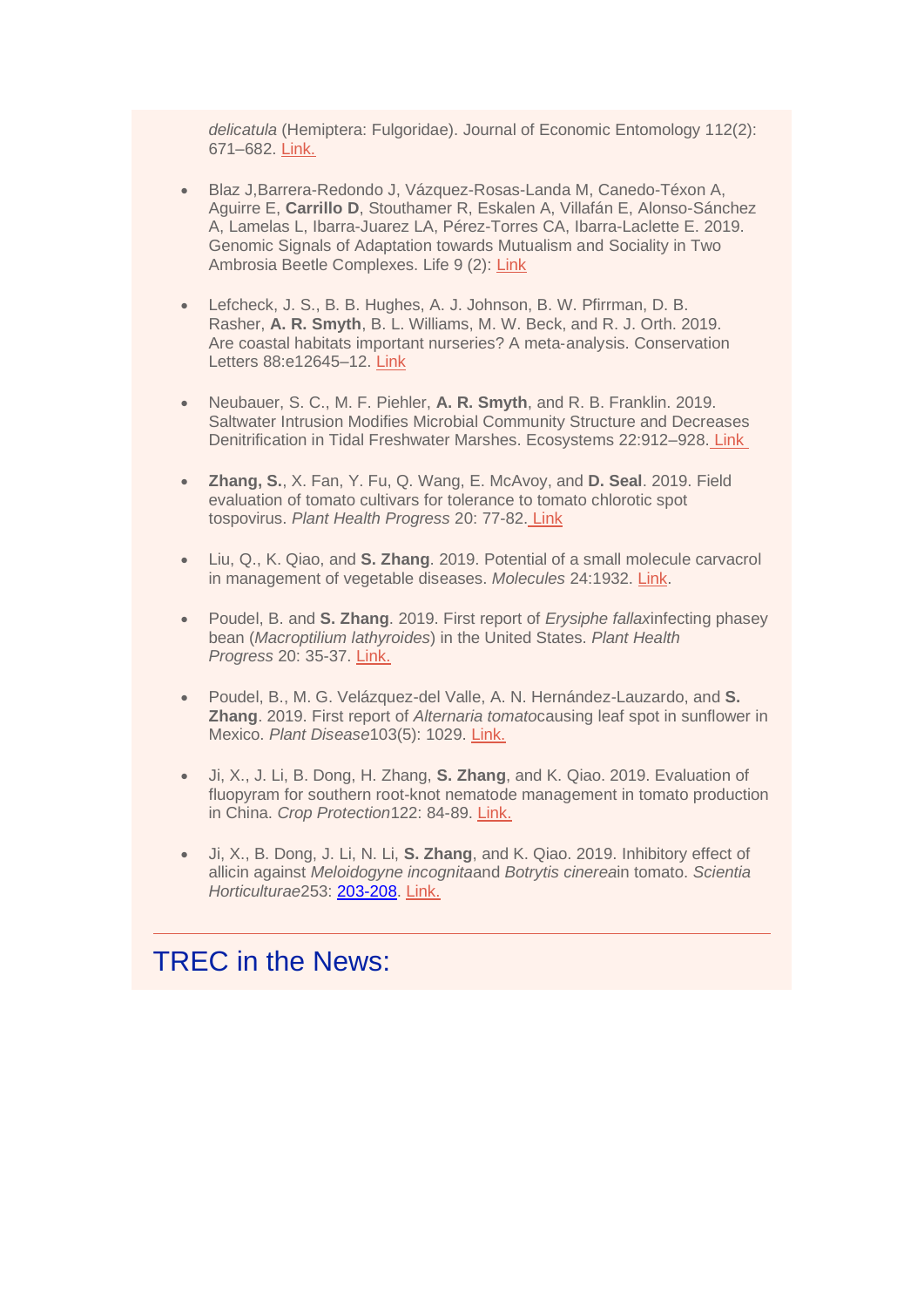**EurekAlert:**

First report of powdery mildew on phasey [bean in Florida could spell trouble for](https://urldefense.proofpoint.com/v2/url?u=https-3A__www.eurekalert.org_pub-5Freleases_2019-2D05_aps-2Dfro052119.php&d=DwMFaQ&c=sJ6xIWYx-zLMB3EPkvcnVg&r=Q74cU8AdCBxFqyeVb-WjVw&m=YYpP4aN-iHV6CEyap9KFzhsRmYX86wPmA1YQOOI3RLI&s=CK7wwlKYPQTztInUMt0YfMzSowxYeq9rWZcIrAvu4sc&e=)  [papaya"](https://urldefense.proofpoint.com/v2/url?u=https-3A__www.eurekalert.org_pub-5Freleases_2019-2D05_aps-2Dfro052119.php&d=DwMFaQ&c=sJ6xIWYx-zLMB3EPkvcnVg&r=Q74cU8AdCBxFqyeVb-WjVw&m=YYpP4aN-iHV6CEyap9KFzhsRmYX86wPmA1YQOOI3RLI&s=CK7wwlKYPQTztInUMt0YfMzSowxYeq9rWZcIrAvu4sc&e=)

**Dr. Zhang's Lab.**



## **wcjb20:**

Florida grown Vanilla might be on the way"

## **Dr. Chambers' Lab**



### **Miami Herald:**

["Congress made it legal to grow hemp last](https://urldefense.proofpoint.com/v2/url?u=https-3A__www.miamiherald.com_news_politics-2Dgovernment_state-2Dpolitics_article229992174.html-3F&d=DwMFaQ&c=sJ6xIWYx-zLMB3EPkvcnVg&r=Q74cU8AdCBxFqyeVb-WjVw&m=YYpP4aN-iHV6CEyap9KFzhsRmYX86wPmA1YQOOI3RLI&s=EGoKyuHdq7Bn5sYsrF-_i-Ct6mdpTzEZurWa5InK_uM&e=)  [year. Florida is now on board, too".](https://urldefense.proofpoint.com/v2/url?u=https-3A__www.miamiherald.com_news_politics-2Dgovernment_state-2Dpolitics_article229992174.html-3F&d=DwMFaQ&c=sJ6xIWYx-zLMB3EPkvcnVg&r=Q74cU8AdCBxFqyeVb-WjVw&m=YYpP4aN-iHV6CEyap9KFzhsRmYX86wPmA1YQOOI3RLI&s=EGoKyuHdq7Bn5sYsrF-_i-Ct6mdpTzEZurWa5InK_uM&e=)

WLRN: First Hemp Planting. [Link](https://urldefense.proofpoint.com/v2/url?u=https-3A__soundcloud.com_wlrn_704am-2Dfla-2Dleg-2Dpasses-2Ddrug-2Dimport-2Dbill-23t-3D1-3A01&d=DwMFaQ&c=sJ6xIWYx-zLMB3EPkvcnVg&r=Q74cU8AdCBxFqyeVb-WjVw&m=YYpP4aN-iHV6CEyap9KFzhsRmYX86wPmA1YQOOI3RLI&s=LpdJ-0TusFgJ3u1sDIkMyPwx4yAJjx2es-OBbQtSIGM&e=) Sunshine Economy: The Business of Cannabis. [Link](https://urldefense.proofpoint.com/v2/url?u=https-3A__www.wlrn.org_post_business-2Dcannabis-2Dsunshine-2Deconomy&d=DwMFaQ&c=sJ6xIWYx-zLMB3EPkvcnVg&r=Q74cU8AdCBxFqyeVb-WjVw&m=YYpP4aN-iHV6CEyap9KFzhsRmYX86wPmA1YQOOI3RLI&s=Q_9TiCaZpIC_II0YKRTfmRnKRAcxUoIpPL9fzXzHp1Y&e=) Land Journal: University of Florida Industrial Hemp Farming Research Underway. [Link](https://urldefense.proofpoint.com/v2/url?u=https-3A__blog.thelandjournal.net_university-2Dof-2Dflorida-2Dindustrial-2Dhemp-2Dfarming-2Dresearch-2Dunderway&d=DwMFaQ&c=sJ6xIWYx-zLMB3EPkvcnVg&r=Q74cU8AdCBxFqyeVb-WjVw&m=YYpP4aN-iHV6CEyap9KFzhsRmYX86wPmA1YQOOI3RLI&s=2siEKv-Z9_SaMPJk6OHMxQEjyWSRd0bAZ9dOZuuZNMM&e=)

- CBS4: "With Hemp Now Legal In Florida, Many Look To Cash In On CBD Oil". [Link](https://urldefense.proofpoint.com/v2/url?u=https-3A__miami.cbslocal.com_2019_05_13_hemp-2Dlegal-2Dflorida-2Dcbd-2Doil-2Dbusiness_&d=DwMFaQ&c=sJ6xIWYx-zLMB3EPkvcnVg&r=Q74cU8AdCBxFqyeVb-WjVw&m=YYpP4aN-iHV6CEyap9KFzhsRmYX86wPmA1YQOOI3RLI&s=8IbbmDexUZ1wSDnquaU0EptfLZ4IQzVcP2hQ9I6h32c&e=)

- AgNet Media: Hemp Research: 'A Lot of Different Moving Pieces'. [Link](https://urldefense.proofpoint.com/v2/url?u=http-3A__southeastagnet.com_2019_05_17_hemp-2Dresearch-2Ddifferent-2Dmoving-2Dpieces_&d=DwMFaQ&c=sJ6xIWYx-zLMB3EPkvcnVg&r=Q74cU8AdCBxFqyeVb-WjVw&m=YYpP4aN-iHV6CEyap9KFzhsRmYX86wPmA1YQOOI3RLI&s=_-v4CHg2_-PzzueZx3BrRfNsxuNH9UZWBuoZprz5Do4&e=) - Southwest Florida Online: Hemp Growing In Florida - On Verge For Introduction. [Link](https://urldefense.proofpoint.com/v2/url?u=http-3A__swflorida.blogspot.com_2019_06_hemp-2Dgrowing-2Din-2Dflorida-2Don-2Dverge-2Dfor.html&d=DwMFaQ&c=sJ6xIWYx-zLMB3EPkvcnVg&r=Q74cU8AdCBxFqyeVb-WjVw&m=YYpP4aN-iHV6CEyap9KFzhsRmYX86wPmA1YQOOI3RLI&s=-aO0D8HP2qq0dG2-rzJHIXHwIfIBOrA4jw96brtDH8U&e=)

**Dr. Brym's Lab**

# Important Information for Our Producers :

It is the season to harvest pitaya (Dragon Fruit)! The Plant Diagnostic Clinic at TREC has a limited time **FREE diagnosis event for PITAYA FRUIT only**. If the pitaya growers have any disease issues on their pitaya fruit, they are welcome to bring in samples during the third weeks of June (10-14), July (15-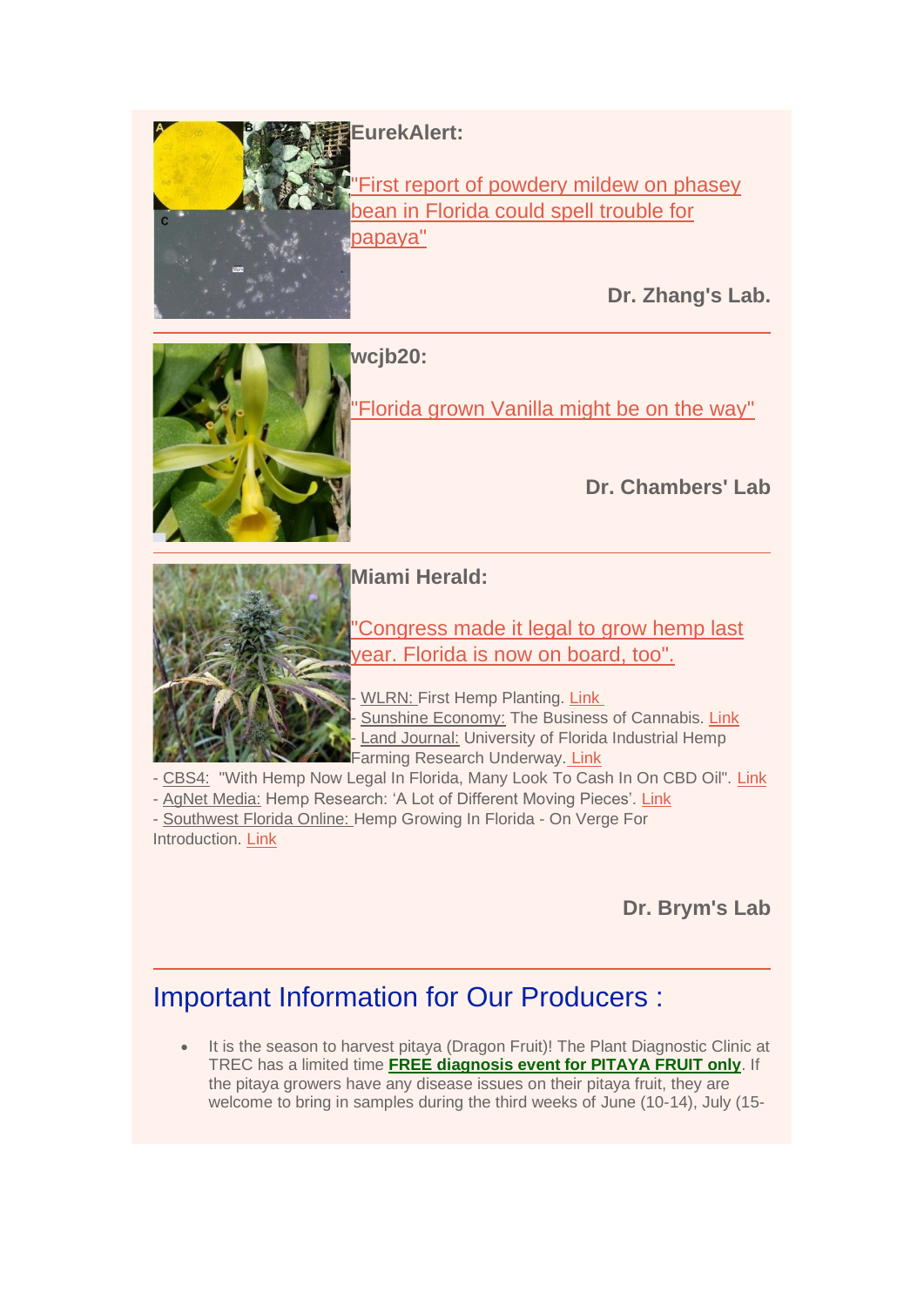19), and August (12-16) for free diagnosis. The Plant Diagnostic Clinic is open Monday through Friday, 8:00 am to 12:00 pm and 1:00 pm to 5:00 pm.

- The pitaya field survey conducted by **Dr. Zhang's** team between mid-March and mid-May in 2019, found that **Stem Canker** is the most prevalent disease on pitaya stems, **followed by Alternaria blight and Anthracnose** in Miami-Dade County, FL. Growers should be advised to remove diseased stems, keep good airflow within the canopy, and clean up their groves, which will help to reduce the disease pressure and the potential impact on fruit quality.
- From **Dr. Catharine Mannion'**s laboratory: New weevil pest attacking hibiscus is found in Miami-Dade and growers with infested plants will not be allowed to ship. Ficus whitefly continues to cause damage to ficus trees and hedges. Outbreaks of the Rugose spiraling whitefly are being attacked by a small wasp parasitoid causing those infestations to drop.

## Faculty and Staff Awards

- A paper co-authored by **Dr. Daniel Carrillo, Rita Duncan et al.** titled "Identification of the Achilles heels of the laurel wilt pathogen and its beetle vector" was among those selected for the **2019 UF/IFAS high impact publications**. The awards recognize and celebrate the very significant and important impacts UF/IFAS research is having on advancing science and addressing important societal needs. The authors were recognized with a plaque at the 12th Annual UF/IFAS FAES Research Awards Ceremony on Thursday, May 16, 2019.
- **Dr. Wagner Vendrame** was selected for one of the **2019 North American Colleges and Teachers of Agriculture (NACTA) Educator Awards**. One of the central purposes of NACTA is to recognize those individuals whose efforts represent the very best in post-secondary instruction in agriculture.
- **Dr. Young Gu Her** whose paper titled "Identification of Hydrologically Sensitive Areas Considering Watershed Process Dynamics" was selected for the **2019 American Society of Agricultural and Biological Engineers (ASABE) Superior Paper Award**. Dr. Her and his co-authors will be honored at the General Session Recognition Program to be held during the ASABE Annual International Meeting, July 8, 2019.
- **Rafia Khan** and **Drs. Dak Seal** and **Shouan Zhang** received the **2019 Florida State Horticultural Society Florida Tomato Research Award** for contributing work to further the fresh market tomato industry in Florida during the two previous calendar years.
- **Dr. Jonathan Crane** and co-authors **R. Gazis, D. Carrillo,** and **F. Ballen** are the recipients of the **2018 Florida State Horticultural Society's Krome Memorial Institute Section Best Paper Award** for their paper titled "First Year Results of a Trial of 'Tahiti' Lime and Three Lime-hybrid Scions Grafted to Five Citrus Rootstocks Established at TREC".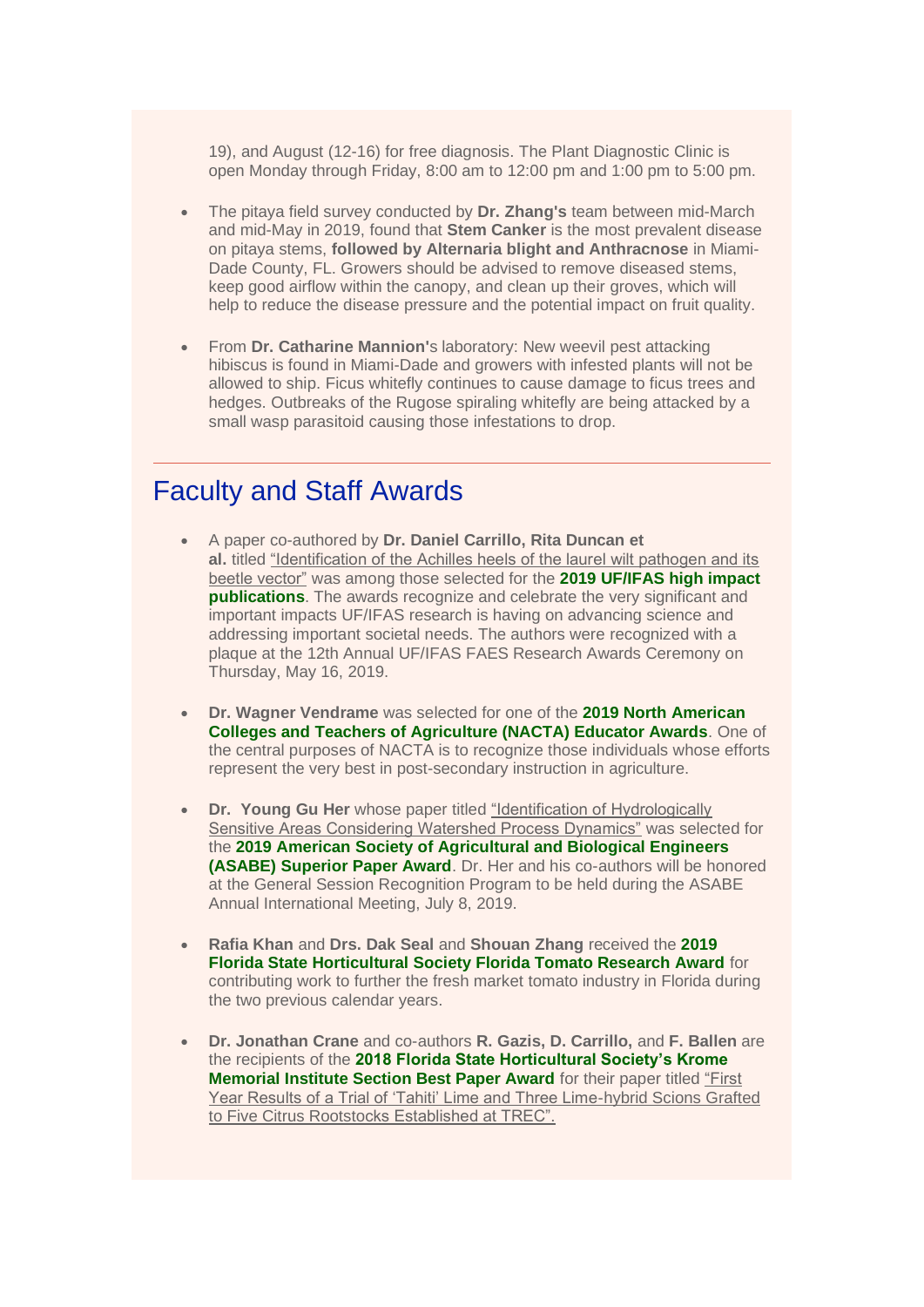• **Dr. Wagner Vendrame** is the recipient of the **2019 In Vitro Biology (SIVB) Service Award.**

## Student, Alumni and Staff News

- **Ms. Raiza Castillo** (Ph.D. student with Dr. Schaffer) was awarded a competitive **"Innovator's Travel Grant"** from PP Systems to attend the annual conference of the American Society for Horticultural Sciences (ASHS) in Las Vegas in July. According to PP Systems, the purpose of this award is "to support the next generation of scientists redefining the boundaries of life science research."
- As part of our ongoing commitment to assist with the professional development of our students and staff, the **Director's 2019 UF/IFAS TREC Student and Technician Travel Grant Awards (STTGA)** was presented to **Lynhe Demesyeux, Cliff Martin, Octavio Menocal** and **Melinda Yin.**
- **Romain Gloaguen** (Ph.D. student with Dr. Brym) received the 3rd Place for his presentation at the **Agronomy Grad Student Symposium.**

# Outreach and Extension Activities

- **Dr. Shouan Zhang**, in collaboration with **Drs. Dakshina Seal** and **Qingren Wang**, organized a **Vegetable Growers Field Day** to show the growers and the industry field trials for control of root-knot nematode, downy mildew, and silver leaf in squash; management of bean golden mosaic virus (BGMV), anthracnose and Ascochyta leaf spot in beans. This took place April 24, in TREC. In total, 53 people attended the field day.
- On March 26, Dr. Wagner Vendrame organized a tour for the **FNGLA Miami-Dade Chapter Board of Directors.** They learned about the different research programs that are being conducted at the Center. They left excited as they became more aware of all the projects our TREC scientists are engaged in and how their work benefits the ornamental industry, the largest in Miami-Dade County.



- **Mr. Jerry Fankhauser,** Jr., Assistant Director for the Florida Agricultural Experiment Station - UF/IFAS, visited TREC on May 7 with **Dr. Barack Otieno Abonyo**, from Kibabii University in Kenya, and his associate located in Orlando, FL, **Mr. Charles Odour**. This visit looked to foster opportunities and collaborations with TREC faculty.
- On May 1st, the Chair for the UF/IFAS Environmental Horticultural Sciences Department, **Dr. Dean Kopsell**, visited TREC to do a presentation of his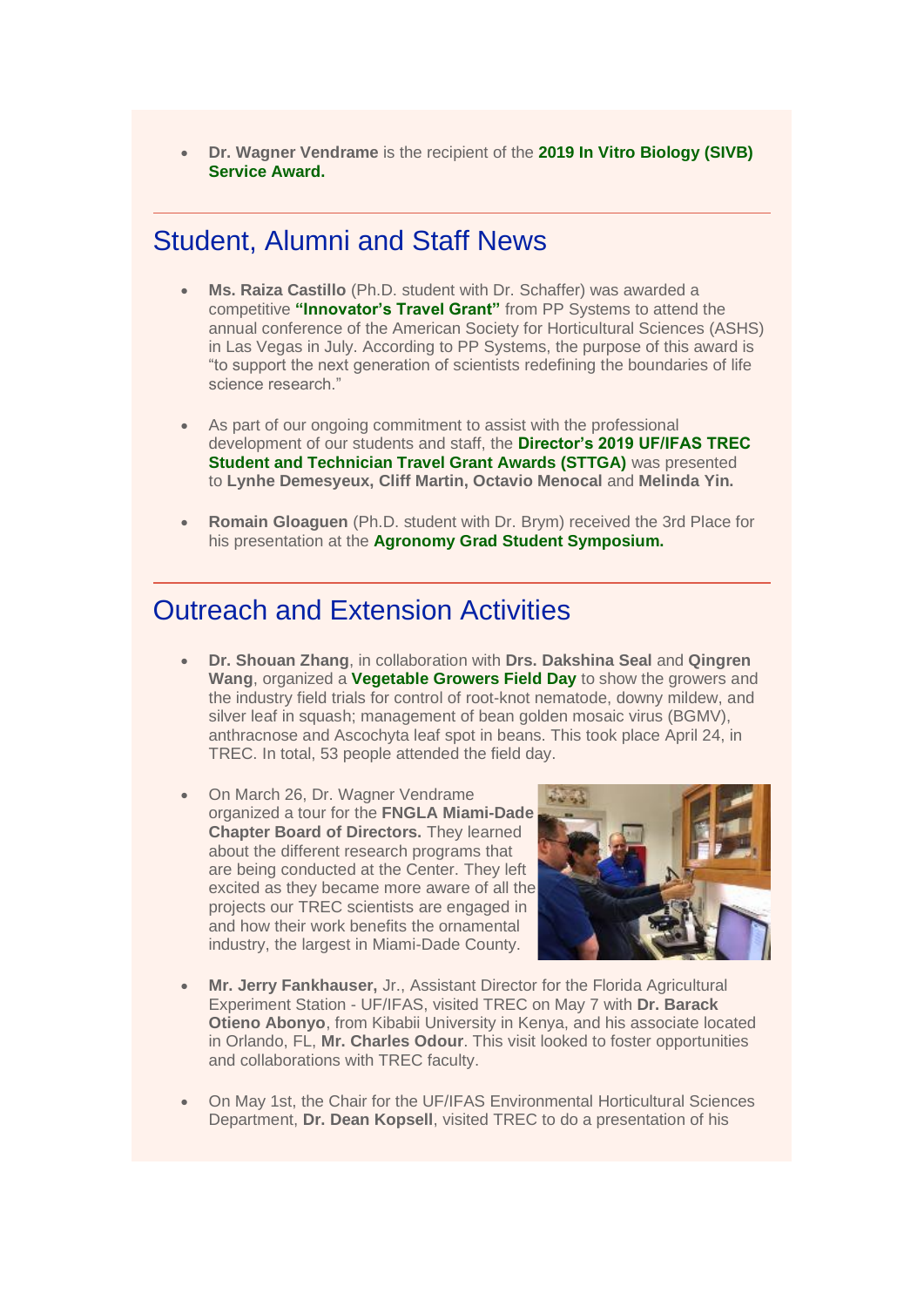vision to the Advisory Board and discussed new ideas that will translate in supporting the ornamental industry in South Florida.

- On May 8th, **Dr. Ashley Smyth** participated in a **"Lunch & Learn series**" with the city of Hallandale Beach to educate city staff about climate change.
- On May 17th, **Vanessa Campoverde,** Extension Agent from the Miami-Dade County Extension Office, hosted the Caribbean K-8 Center, the first winner of **"Cultivating Dreams Scholarship,"** sponsored by the Farm Bureau Women's Committee. **Drs. Elias Bassil and Romina Gazis**, from TREC, spoke to the students and had an interactive session of the research work they do providing them with a vision to consider pursuing a career in Science.
- On May 21, **Dr. Catharine Mannion,** organized a **Hibiscus Bud Weevil Pest Alert**at the UF/IFAS Miami-Dade County Extension Services Office with Ornamental Extension Agent, **Vanessa Campoverde**. Topics that were covered are the current regulatory requirements, ID and management for ornamental nurseries.
- On May 21, **Dr. Jonathan Crane,** Extension Fruit Specialist and **Jeff Wasielewski,**Tropical Fruit Extension Agent, organized a workshop for growers to learn about **passion fruit and dragon fruit**. Topics covered: basic tropical fruit horticulture like pruning, planting, fertilizing, and pest control. There was also a field visit to look at these particular crops.
- The **Hemp Newsletter** reached 900 subscribers. If interested, follow the [link.](https://programs.ifas.ufl.edu/hemp/newsletter/)

## Grants Received

- Four of our faculty received the **2019 UF/IFAS Equipment/Infrastructure Award**. This equipment will certainly help with our instrumentation and the cutting-edge research conducted at TREC:
- o **Dr. Ashley Smyth** Membrane inlet mass spectrometer.
- o **Dr. Elias Bassil** Plant phenotyping system that quantifies water use and plant growth in real time.
- o **Dr. Alan Chambers** Particle bombardment gun used for biolistic transformation of plants.
- o **Dr. Young Gu Her -**Plantarray Unit.
- **Dr. Ashley Smyth** received funding from Florida Sea Grant, to conduct a survey of waterfront property owners and their knowledge of sea level rise and living shorelines.

# Upcoming Events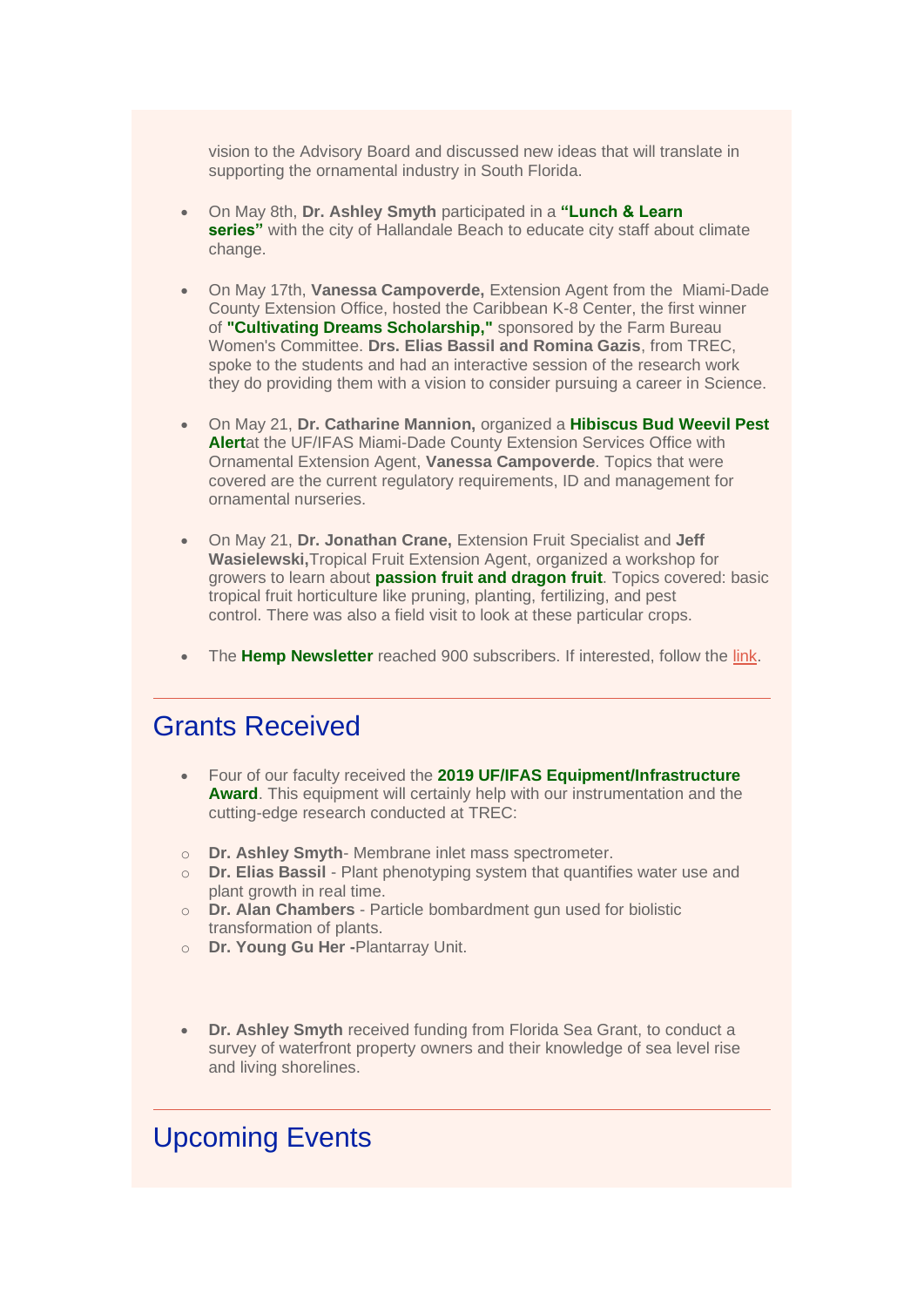

### South Florida Graduate Research Symposium

This coming July 16th, 2019, TREC, will host the 7th Annual South Florida Graduate Research Symposium. This is a poster-only symposium that would allow graduate students to present their research and network with faculty and students from around the state. Graduate students will receive a certificate and a chance to win a cash prize. The symposium includes a nice field trip in the afternoon to a local orchid nursery.

Information: [https://7sfgrs.eventbrite.com](https://urldefense.proofpoint.com/v2/url?u=https-3A__7sfgrs.eventbrite.com_&d=DwMFaQ&c=sJ6xIWYx-zLMB3EPkvcnVg&r=Q74cU8AdCBxFqyeVb-WjVw&m=YYpP4aN-iHV6CEyap9KFzhsRmYX86wPmA1YQOOI3RLI&s=zIZZHWgLi7ma4MKCy2cBaJuUw4iXYFSaJo6agAYknAM&e=)



#### **One Night in the Tropics**

years of committed work to our community. We are ie Night in the Tropics fundraising-dinner event to be held  $\sum_{\text{DALC}}$  ables Country Club. Funds raised at the event will go npaign for the construction of a modern residence facility to a number of students and visiting researchers.

> ship opportunities and to buy tickets follow: [www.tinyurl.com/one19](https://urldefense.proofpoint.com/v2/url?u=http-3A__www.tinyurl.com_one19&d=DwMFaQ&c=sJ6xIWYx-zLMB3EPkvcnVg&r=Q74cU8AdCBxFqyeVb-WjVw&m=YYpP4aN-iHV6CEyap9KFzhsRmYX86wPmA1YQOOI3RLI&s=02qckSCzGjnaJkDj-Lx6FjokxEtnjF-dU7iEfl_kCk4&e=)

• **Dr. Ashley Smyth** will be chairing a session on urban wetlands and presenting her research on seagrass beds and nutrients cycling at the **2019 Annual Meeting for the Ecological Society of America** Aug 11-Aug 16.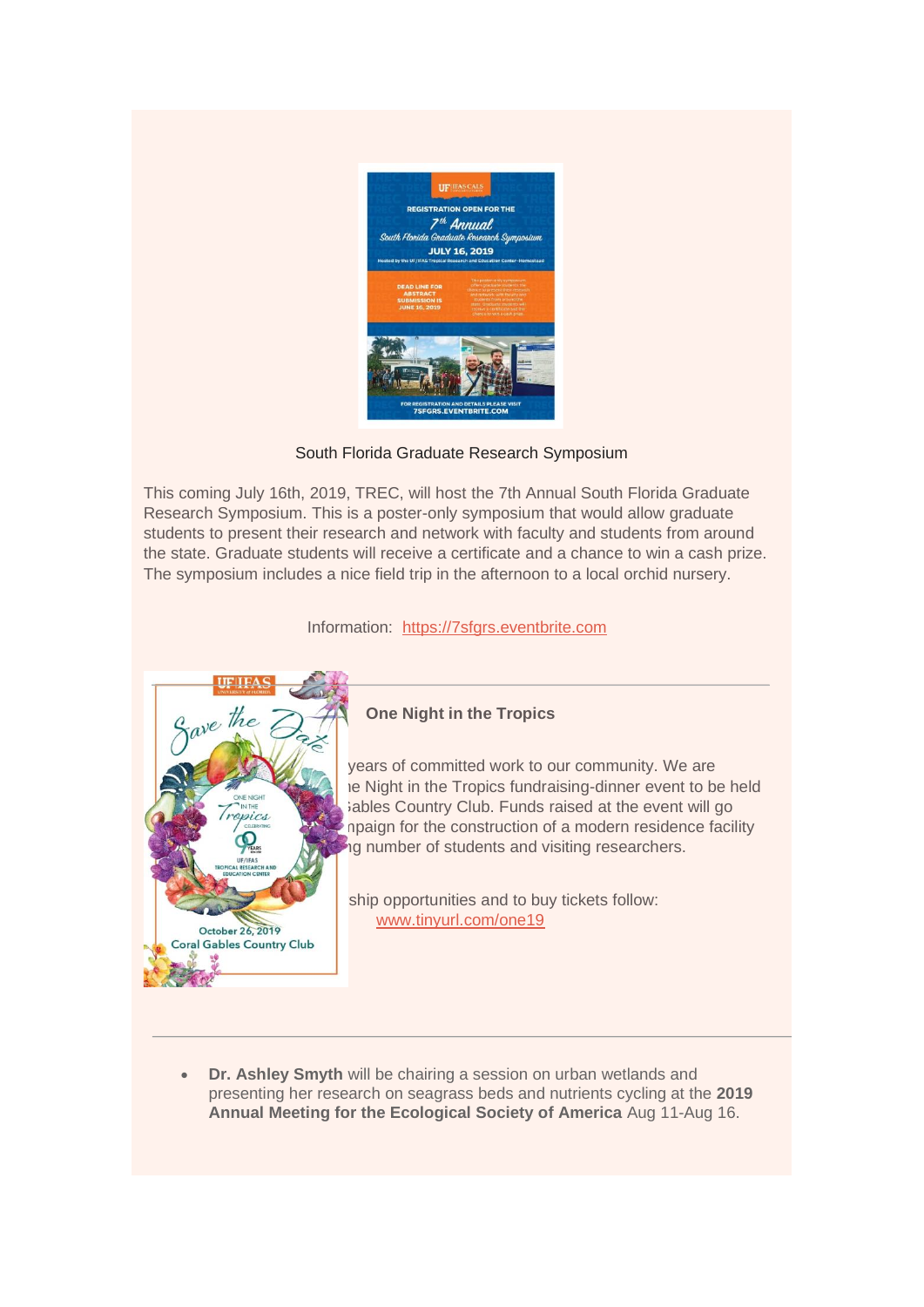- **Dr. Shouan Zhang** was invited to speak to provide a research update on TCSV at**Florida Tomato Institute** to be held on Sept 4, 2019, in Naples, FL.
- **Dr. Jonathan Crane** will be a speaker at the **International Mango Conference at Fairchild Tropical Botanic Garden** on Friday, July 12, 2019. Miami, FL. His topic: Current Status of Local Mango Industry in South Florida.
- **Dr. Elias Bassil** will be presenting his research at the **18th International Workshop on Plant Membrane Biology** on July 7th, Glasgow, Scotland. His topic: Plant vacuole transport of nutrients and salt.
- **Dr. Zack Brym** is organizing the next **Hemp Workshop.** Tentative date is Aug 2nd. Stay tuned for details.

# *Successful Events:*

#### **One Night in the Tropics Kick Off**



The University of Florida Alumni Affairs office in Coral Gables hosted a successful reception to kick-off UF/IFAS TREC's One Night in the Tropics fundraising event to take place October 26th in the beautiful and historic Coral Gables Country Club. Dr. Edward "Gilly" Evans, TREC's Center Director, spoke about the importance of the research work our scientists do for the Miami-Dade community and announced the

celebration of TREC's 90th anniversary to be held on December 4th at the research facility. As part of the evening's program, Dr. Ashley Smyth, TREC's Biogeochemist, spoke on issues we face with sea-level rise in Florida, and expressed her commitment on tackling this imminent threat. Also, TREC donors and sponsors received a Certificate of Appreciation from Dr. Jonathan Crane, TREC's Associate Center Director, for their unconditional support to the center. Mark Trowbridge, President, and CEO of the Coral Gables Chamber of Commerce made a call for action to commit to TREC's One Night in the Tropics campaign.

TREC's Corporate Run Team!